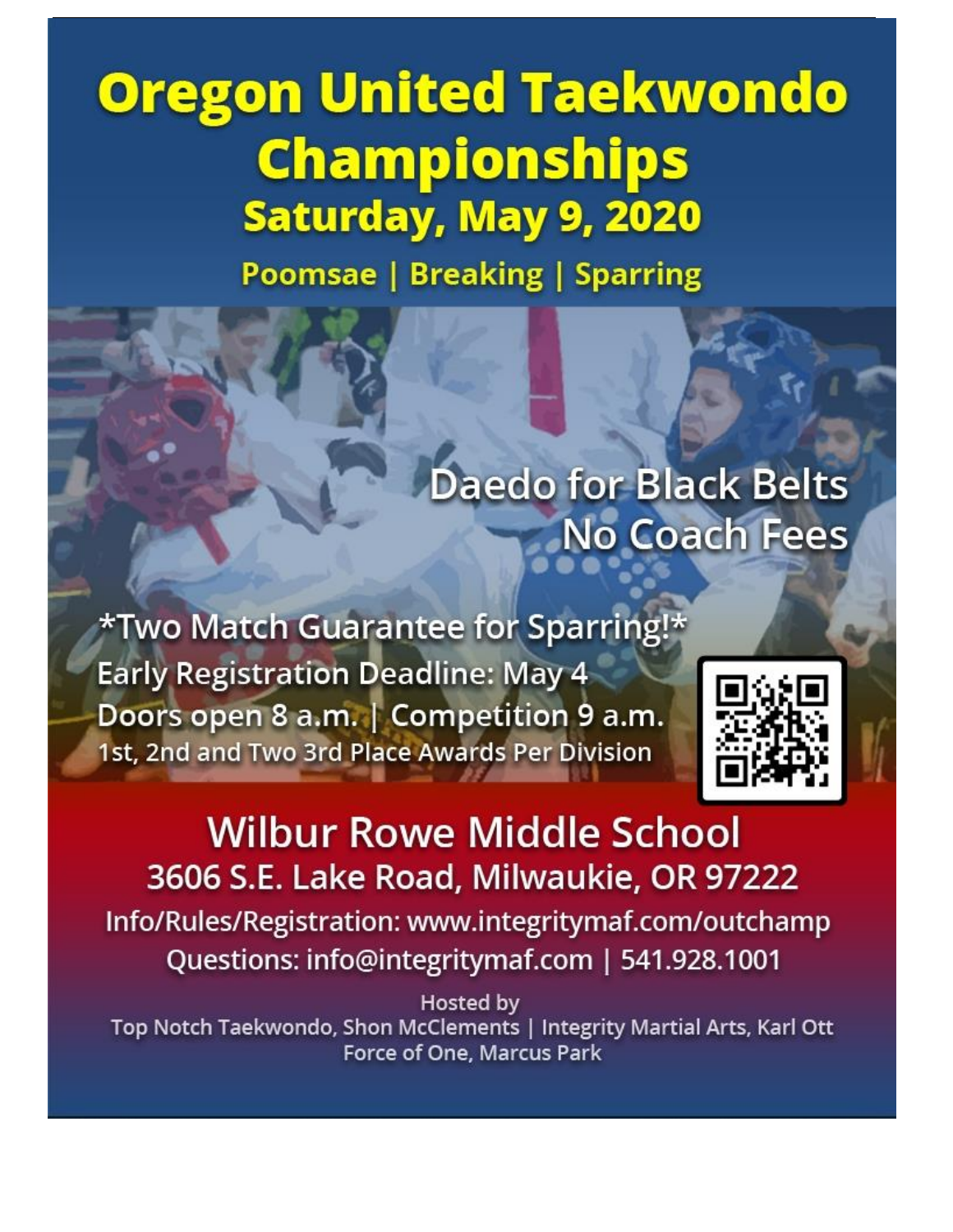Dear Masters, Instructors, Competitors and Parents,

We are excited to invite you to the first Oregon United Taekwondo Championships held at Wilbur Rowe Middle School, 3606 SE Lake Rd, Milwaukie, OR 97222 on May 9<sup>th</sup>, 2020. We hope to achieve our goal of providing for all of you a great tournament where everyone has a great experience.

Sincerely, your hosts:







| <b>Master Marcus Park</b>      | <b>Master Shon McClements</b>                                                                                                    | Coach Karl Ott                     |  |  |  |
|--------------------------------|----------------------------------------------------------------------------------------------------------------------------------|------------------------------------|--|--|--|
| Force of One Taekwondo         | Top Notch Taekwondo                                                                                                              | Integrity Martial Arts and Fitness |  |  |  |
| Location:                      | Wilbur Rowe Middle School<br>3606 SE Lake Rd                                                                                     |                                    |  |  |  |
|                                | Milwaukie, OR 97222                                                                                                              |                                    |  |  |  |
| Date:                          | May 9 <sup>th</sup> , 2020                                                                                                       |                                    |  |  |  |
| Schedule:                      | Doors Open at 8:00am.                                                                                                            |                                    |  |  |  |
| Time for events depends upon   | Board breaking begins at 9:00am (first call to staging at 8:30am)                                                                |                                    |  |  |  |
| number of competitors signed   | Followed by Poomsae, and then Sparring                                                                                           |                                    |  |  |  |
| up for each event.             | An updated schedule will be available online on the website as registrations come in.                                            |                                    |  |  |  |
| Events:                        | Traditional World Taekwondo Poomsae                                                                                              |                                    |  |  |  |
|                                | Sparring (Guaranteed at least 2 matches)                                                                                         |                                    |  |  |  |
| Awards:                        | Combination breaking (5 boards)<br>Medals will be awarded for $1^{st}$ , $2^{nd}$ and 2-3 <sup>rd</sup> places for each division |                                    |  |  |  |
|                                |                                                                                                                                  |                                    |  |  |  |
| <b>Registration:</b>           | Register online at www.integritymaf.com/outchamp                                                                                 |                                    |  |  |  |
|                                | Or                                                                                                                               |                                    |  |  |  |
|                                | Mail paper registration and payments to: (postmarked by Mon, May 4)                                                              |                                    |  |  |  |
|                                | Oregon United Taekwondo Championships<br>% Integrity Martial Arts and Fitness                                                    |                                    |  |  |  |
|                                | PO Box 2930                                                                                                                      |                                    |  |  |  |
|                                | Albany, OR 97321                                                                                                                 |                                    |  |  |  |
|                                | (make checks payable to: Integrity Martial Arts and Fitness                                                                      |                                    |  |  |  |
|                                | Early registration ends Monday, May 4 <sup>th</sup> at 11:00pm.                                                                  |                                    |  |  |  |
|                                | Later registration is online ONLY and ends Thursday May 7 <sup>th</sup> at 11:00pm                                               |                                    |  |  |  |
| Fees:<br>Any 2 events for \$75 |                                                                                                                                  |                                    |  |  |  |
|                                | All 3 events for \$80                                                                                                            |                                    |  |  |  |
|                                | There will be a \$5 board fee for breaking                                                                                       |                                    |  |  |  |
| Coaches:                       | Coaches must register to receive a free coach's credential                                                                       |                                    |  |  |  |
| Spectators:                    | Spectators enter for \$10 CASH-ONLY paid on-site.                                                                                |                                    |  |  |  |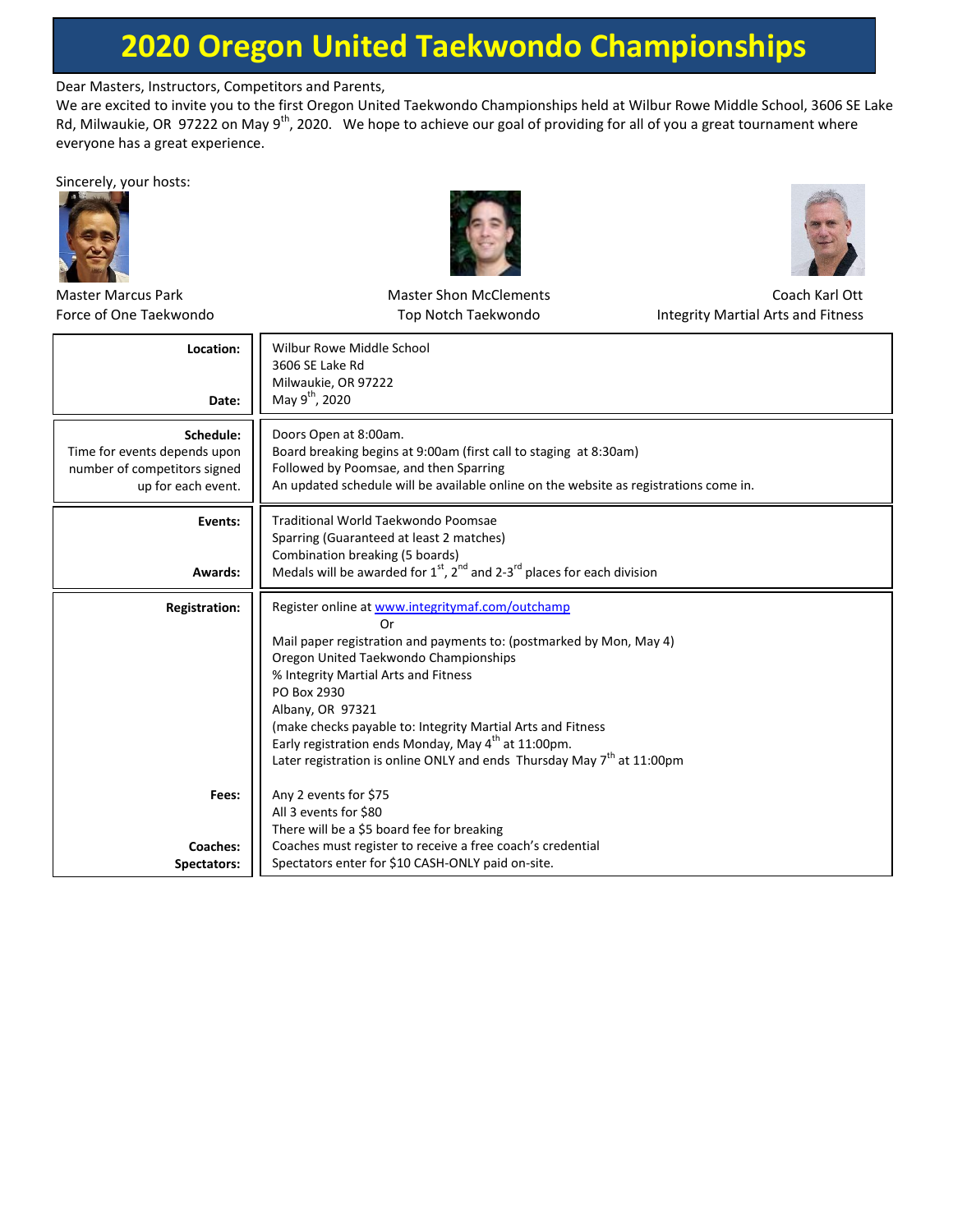#### **Rules**

| Rules - Poomsae:         | Competitors will perform 2 of their belt-level forms.<br>White: Taeguek 1 or Kibon or Your school's white belt form<br>Yellow: Taeguek 1 - 2<br>Green: Taeguek 1 - 4<br>Blue: Taeguek 1 - 6<br>Red: Taeguek 1 - 8<br>Black: Choose highest sport poomsae required for age, plus 1 of lower choice.<br>A division will perform the first form, completing the first round. Then the division will perform<br>the second form (round 2). Each contestant will be scored from 1 to 10 on each form. Scores<br>from round 1 and round 2 will be added together and contestant with highest combination will<br>be gold medalist, second-highest score will be silver medalist and next 2 highest scores shall be<br>bronze medalists.<br>Example 1: A blue belt will perform mandatory Taeguek 5 or 6, and then may choose from<br>Taeguek 1 - 6 for their second form.<br>Example 2: A white belt or yellow belt will perform mandatory Taeguek 1 or 2, and then will<br>perform Taeguek 1 again for their second form.                                                                                                                                                                                                                                                                                                                                                                                             |  |  |  |  |
|--------------------------|------------------------------------------------------------------------------------------------------------------------------------------------------------------------------------------------------------------------------------------------------------------------------------------------------------------------------------------------------------------------------------------------------------------------------------------------------------------------------------------------------------------------------------------------------------------------------------------------------------------------------------------------------------------------------------------------------------------------------------------------------------------------------------------------------------------------------------------------------------------------------------------------------------------------------------------------------------------------------------------------------------------------------------------------------------------------------------------------------------------------------------------------------------------------------------------------------------------------------------------------------------------------------------------------------------------------------------------------------------------------------------------------------------------|--|--|--|--|
|                          |                                                                                                                                                                                                                                                                                                                                                                                                                                                                                                                                                                                                                                                                                                                                                                                                                                                                                                                                                                                                                                                                                                                                                                                                                                                                                                                                                                                                                  |  |  |  |  |
|                          | Example 3: A red belt would perform mandatory Taeguek 7 or 8, and choose Taeguek 1 - 8 for<br>their second form.                                                                                                                                                                                                                                                                                                                                                                                                                                                                                                                                                                                                                                                                                                                                                                                                                                                                                                                                                                                                                                                                                                                                                                                                                                                                                                 |  |  |  |  |
|                          | Example 4: 3rd Dan Black Belt would perform mandatory Taebaek, and then choose Taeguek 1 -<br>Keumgang for their second form.                                                                                                                                                                                                                                                                                                                                                                                                                                                                                                                                                                                                                                                                                                                                                                                                                                                                                                                                                                                                                                                                                                                                                                                                                                                                                    |  |  |  |  |
|                          | Choosing a higher second form will be viewed as higher difficulty so if quality between player A<br>and player B is equal, the one doing the higher level of forms will score higher.                                                                                                                                                                                                                                                                                                                                                                                                                                                                                                                                                                                                                                                                                                                                                                                                                                                                                                                                                                                                                                                                                                                                                                                                                            |  |  |  |  |
| <b>Rules - Sparring:</b> | Sparring will be guaranteed 2 matches for each competitor.<br>$\bullet$<br>Medals will be awarded for 1st place (gold), 2nd place (silver) and 2-3rd places<br>(bronze).<br>We will do our best to have brackets of 4. Winners of first matches will advance to<br>championship match. Losers from first match then go against each other for a second<br>match that does not count for a medal.<br>In the case were there may be 3 contestants, to get 2 matches all contestants will end<br>$\bullet$<br>up going against each other. In the case of a three-way tie medal placement shall be<br>determined by hit count.<br>Judges will use an electronic scoring system will be used for all color belt divisions, and<br>$\bullet$<br>Daedo will be used for all black belt divisions.<br>All divisions/brackets will be set up based on age, belt and weight.<br>$\bullet$<br>Rules in the ring will be complete USA Taekwondo rules with the following<br>$\bullet$<br>modifications:<br>Controlled Head Contact for ALL Color belts and Black belts under 15 and over 32<br>$\bullet$<br>(Junior Safety Rules).<br>Full head contact for Junior Black Belts (15-17) and Senior Black Belts (17-32). Junior<br>$\bullet$<br>and Senior division color belts will be Junior Safety Rules)<br>All sparring competitors must have a coach in the ring. Only 1 coach per athlete in the<br>$\bullet$<br>ring. |  |  |  |  |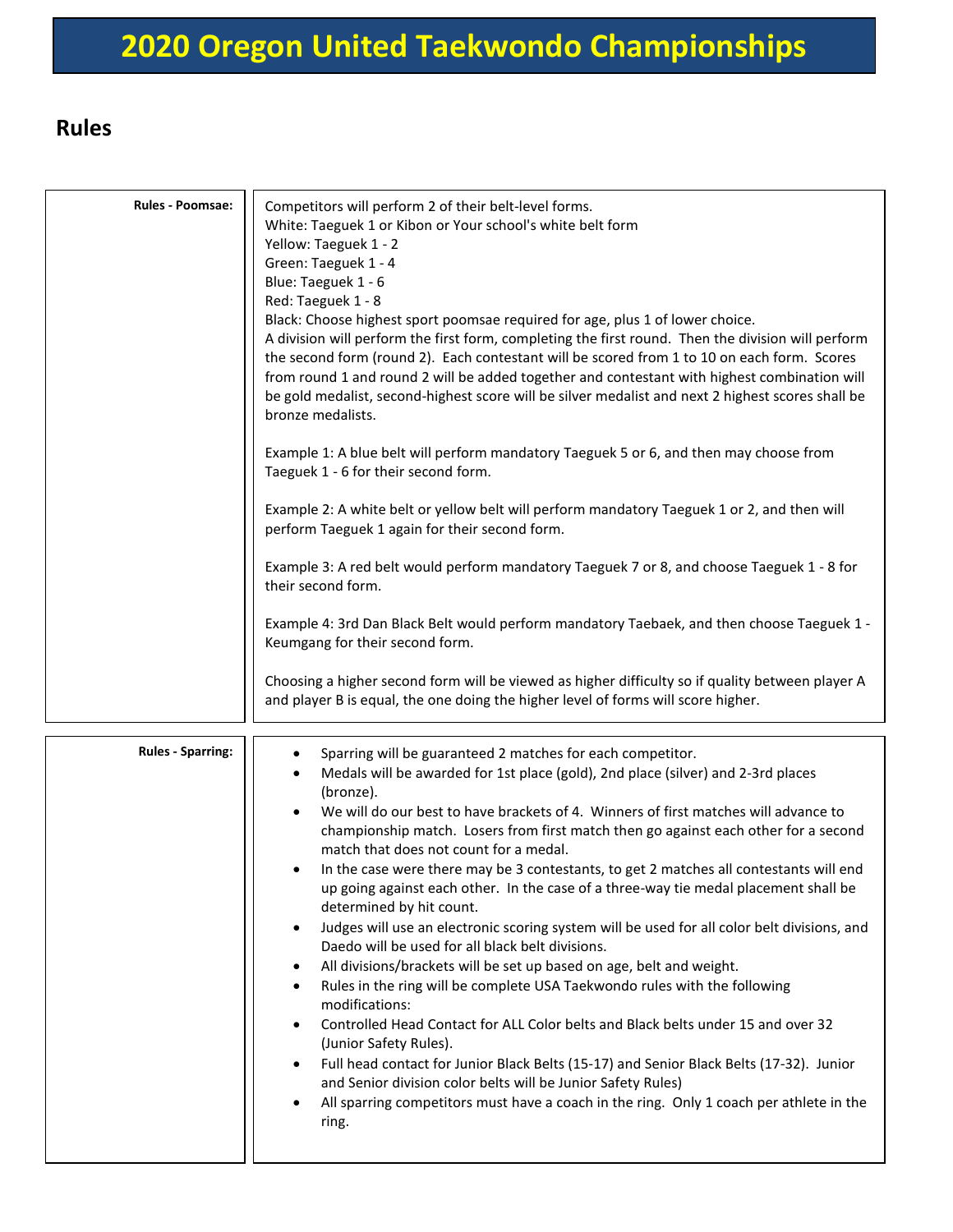#### **Rules continued…**

| <b>Rules - Breaking:</b> | Competitors shall attempt to break 5 demo boards. Scoring will be from 1 to 10 total<br>points with 10 being the highest score.<br>Breaking will be judged based on technical difficulty, presentation and success.<br>$\bullet$<br>Higher scores will be given for higher level technique, height of the board, fluidity of<br>$\bullet$<br>the combination of techniques and fewest attempts to break each board.<br>More value given for higher level technique. Kicking given more value than hand<br>$\bullet$<br>techniques with exception for hand technique with speed break.<br>More value given for turning and/or jumping.<br>$\bullet$<br>More value give for higher board height, i.e.; Waist High, Chest High, Head High, Over<br>$\bullet$<br>the head,<br>Fluidity: More points given for techniques that flow from one to another without<br>$\bullet$<br>having to stop, get set and start to break each board.<br>Total score from judges will be averaged together, with misses deducted from the final<br>$\bullet$<br>score. Judges will take into account for scoring only the successful break attempts.<br>Misses: Only 3 misses allowed per board. Misses will deduct 0.5 points EACH from the<br>$\bullet$<br>final score. |
|--------------------------|-------------------------------------------------------------------------------------------------------------------------------------------------------------------------------------------------------------------------------------------------------------------------------------------------------------------------------------------------------------------------------------------------------------------------------------------------------------------------------------------------------------------------------------------------------------------------------------------------------------------------------------------------------------------------------------------------------------------------------------------------------------------------------------------------------------------------------------------------------------------------------------------------------------------------------------------------------------------------------------------------------------------------------------------------------------------------------------------------------------------------------------------------------------------------------------------------------------------------------------------------------|
|                          |                                                                                                                                                                                                                                                                                                                                                                                                                                                                                                                                                                                                                                                                                                                                                                                                                                                                                                                                                                                                                                                                                                                                                                                                                                                       |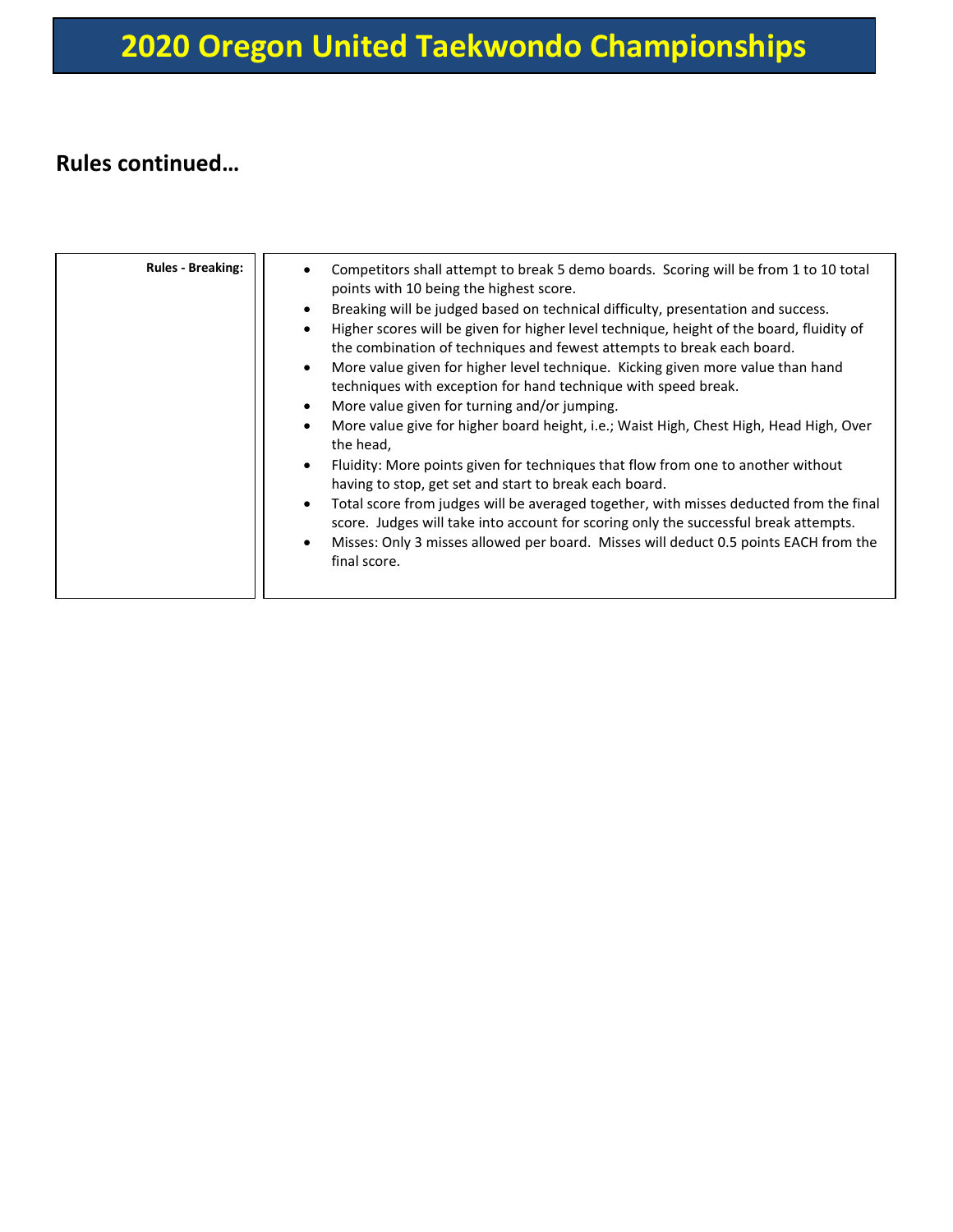#### **Competitor Registration**

Online registration is greatly appreciated, however, if you must register by mail, please make sure registration/payment envelope is postmarked prior to May 4<sup>th</sup> to allow time for hosts to receive the registration.

| Mail paper registration to:                              | Oregon United Taekwondo Championships<br>% Integrity Martial Arts and Fitness, LLC<br>PO Box 2930<br>Albany, OR 97321                                                                                                          |                                                                                                                      |
|----------------------------------------------------------|--------------------------------------------------------------------------------------------------------------------------------------------------------------------------------------------------------------------------------|----------------------------------------------------------------------------------------------------------------------|
| Email:                                                   | the contract of the contract of the contract of the contract of the contract of                                                                                                                                                |                                                                                                                      |
|                                                          | Contact Phone Number (in case we have a question about this registration):                                                                                                                                                     | <u> 1980 - Jan Barbara Barbara, manazarta da kasas da shekara 1980 - 1981 - 1982 - 1982 - 1983 - 1984 - 1986 - 1</u> |
| Competitor First Name:                                   | <u> 1990 - Johann Barbara, martin a</u>                                                                                                                                                                                        | Competitor Last Name:                                                                                                |
|                                                          | Parent/Guardian Name (if competitor is a minor): Name of the state of the state of the state of the state of the state of the state of the state of the state of the state of the state of the state of the state of the state |                                                                                                                      |
| <b>Street Address:</b>                                   | <u> 1980 - Johann Barbara, martxa al</u>                                                                                                                                                                                       |                                                                                                                      |
| City:                                                    | $\overline{\phantom{a}}$ . The contract of $\overline{\phantom{a}}$<br>State:                                                                                                                                                  | Zip:                                                                                                                 |
|                                                          | Name of Martial Arts School: Name of Martial Arts School:                                                                                                                                                                      |                                                                                                                      |
| <u> 1990 - Johann Barbara, martin a</u><br>Age:          | Sex (circle one): M / F                                                                                                                                                                                                        |                                                                                                                      |
| Weight:<br>Ibs                                           | Height: '_ "                                                                                                                                                                                                                   |                                                                                                                      |
|                                                          | Belt (circle one): White / Yellow / Green / Blue / Red / Black                                                                                                                                                                 |                                                                                                                      |
| Any 2 events for \$75                                    | All 3 events for \$80                                                                                                                                                                                                          | \$5 board fee for combination breaking                                                                               |
| Poomsae<br>$\Box$<br>□<br>Sparring                       |                                                                                                                                                                                                                                |                                                                                                                      |
| $\Box$                                                   | Combination Board Breaking (Adds \$5 board fee)                                                                                                                                                                                |                                                                                                                      |
| Any 1 or 2 boxes checked: \$75                           | All 3 boxes checked \$80                                                                                                                                                                                                       |                                                                                                                      |
| Amount Circled Above:                                    |                                                                                                                                                                                                                                | \$                                                                                                                   |
| If Breaking checked enter \$5, if NOT breaking enter \$0 |                                                                                                                                                                                                                                | \$                                                                                                                   |
| Add the two amounts above for final registration fee     |                                                                                                                                                                                                                                | \$                                                                                                                   |